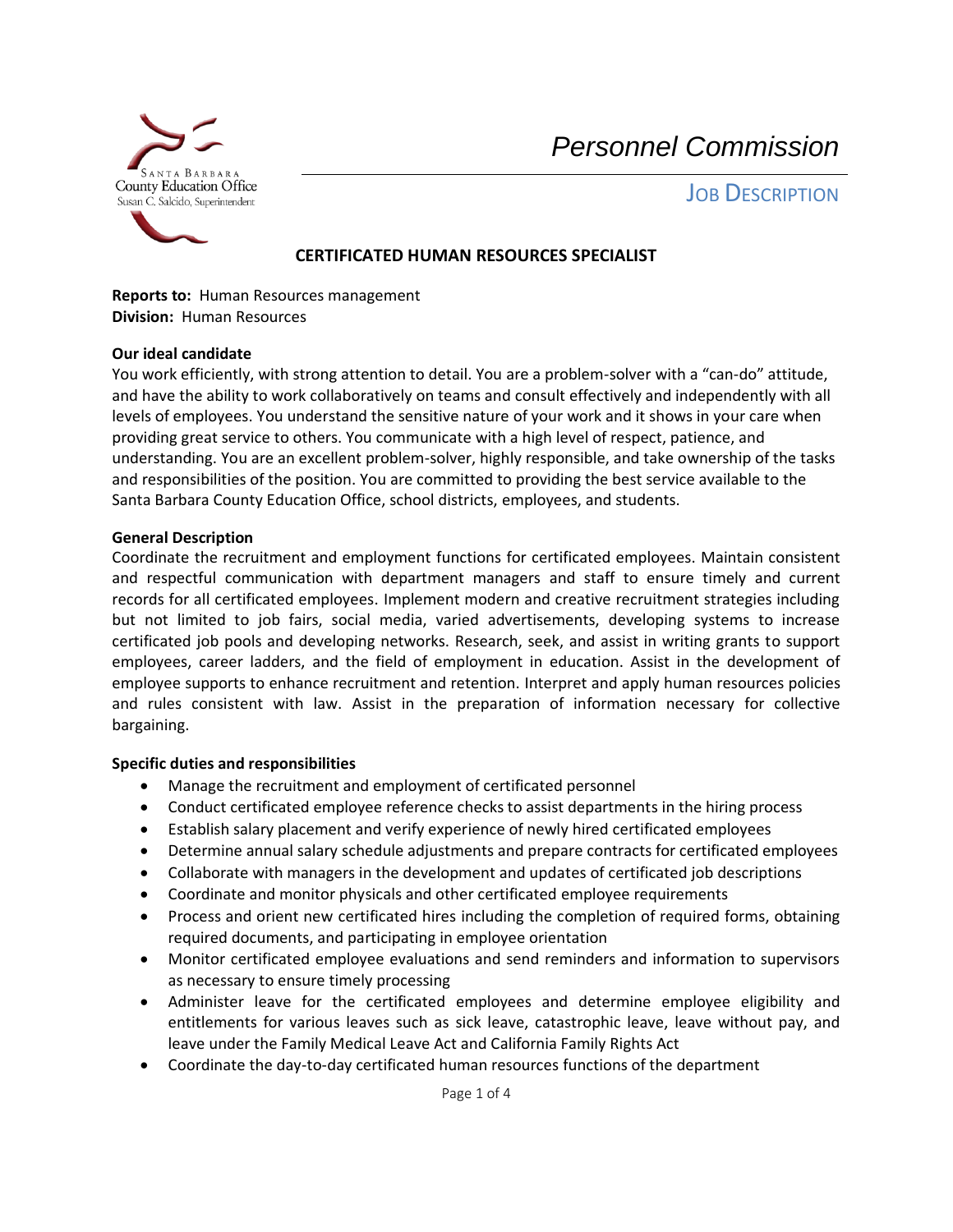

# **JOB DESCRIPTION**

## **CERTIFICATED HUMAN RESOURCES SPECIALIST**

- Assist in the development and maintenance of department procedures and procedure manuals
- Assist in the maintenance of the human resources information systems and application system to ensure the integrity, utility and availability of data and functionality
- Compose and distribute certificated personnel job bulletins and advertisement of vacancies
- Participate in planning of countywide educator fairs, attend external job fairs, and conduct offsite recruitment as necessary
- Independently research and creatively implement modern and effective recruitment strategies
- Develop nationwide network of professionals to foster recruitment of certificated employees
- Monitor and troubleshoot certificated staff shortages
- Develop professional growth systems that foster recruitment and retention
- Respond to inquiries and provide technical information regarding human resources policies, procedures, salary, transfers, and job openings
- Maintain a wide variety of specialized personnel records and files related to recruitment, credentials, references, coursework, requirements, salary, and other data
- Coordinate and administer employee recognition for all SBCEO employees
- Prepare and process documents and information related to collective bargaining activities including employee relations and negotiations while maintaining confidentiality
- Review, interpret, apply, and explain legal mandates, policies, regulations and guidelines pertaining to certificated personnel
- Develop, maintain, and disseminate detailed and updated lists of certificated employees
- Design, oversee and maintain division website information
- Compile and prepare various complex statistical and financial documents, reports, and surveys
- Monitor, interpret, and enter data to submit state and county-level reports as assigned
- Coordinate and prepare materials for presentation to the County Board of Education or other entities with whom the manager communicates
- Screen mail and handle routine items requiring action, prioritizing items for manager action
- Process administrative details not requiring the immediate attention of the manager
- Prepare and distribute meeting notices and agendas, attend meetings to participate and record proceedings and prepare and distribute comprehensive minutes of meetings
- Assist with planning and coordinating training events including training schedules, attendance, and resolving issues
- Coordinate and monitor ordering, inventory and distribution of office supplies and forms
- Prepare and maintain calendar of activities, meetings, and events including scheduling appointments, conferences and meetings
- Arrange travel accommodations and process travel claims
- Compose and independently prepare and distribute correspondence, memoranda, reports and other documents, including that of a confidential nature

Page 2 of 4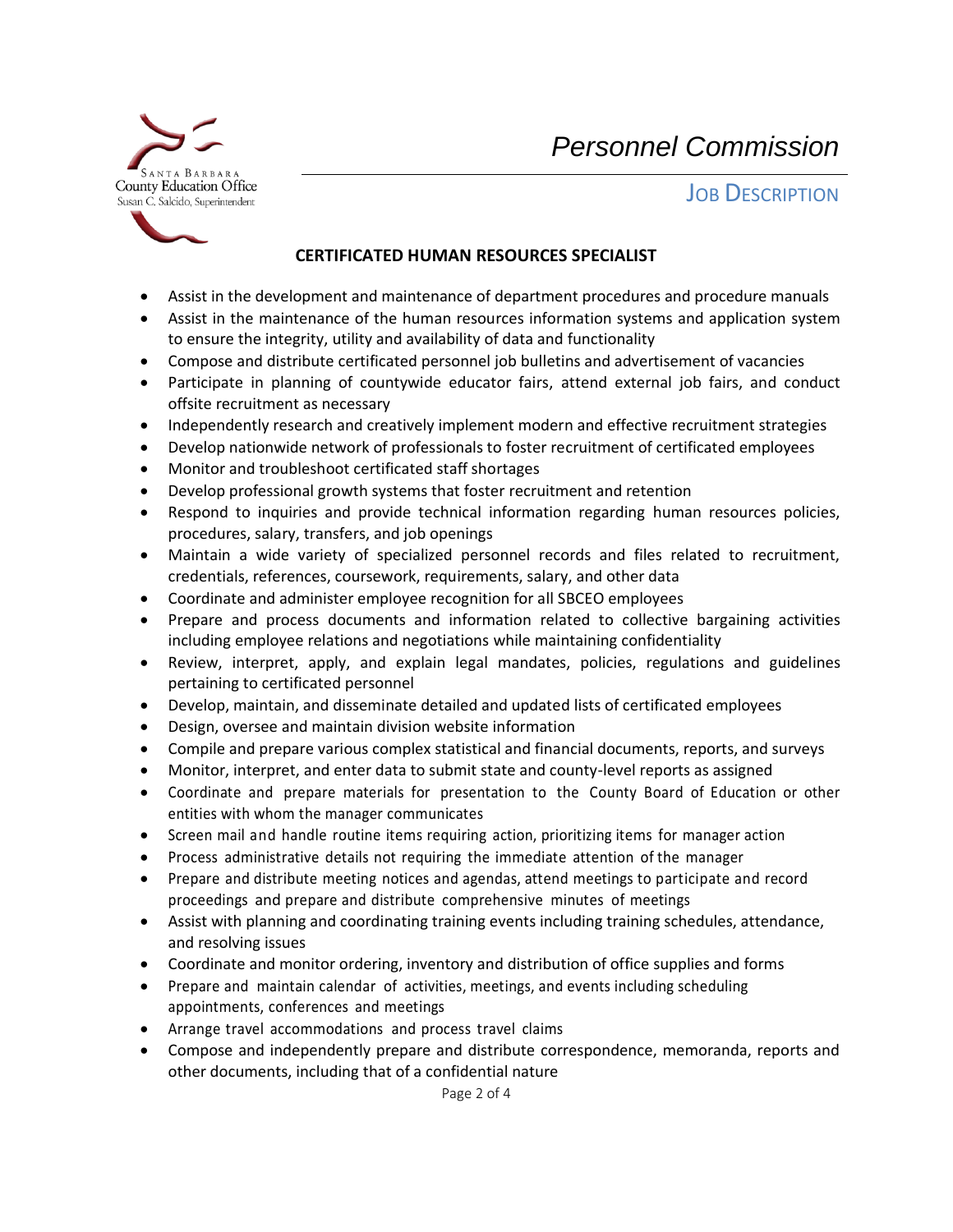

**JOB DESCRIPTION** 

# **CERTIFICATED HUMAN RESOURCES SPECIALIST**

- Assist in the preparation and monitoring of designated budgets
- Process purchase orders and encumbrances as assigned
- Perform other essential job-related duties as assigned

#### **Requirements**

Education: preferably two years of higher education coursework in public or business administration, human resources, or a field related to education or any combination of human resources experience and higher education in a related field; human resources certification preferred

Experience: five years of responsible human resources experience and/or senior-level office management preferably in an educational institution, or higher education in a related field in lieu of experience

#### **Knowledge and skills**

- Principles, practices, and regulations pertaining to school employee human resources management, including credential requirements for certificated personnel
- Basic principles of office organization and management
- Modern office practices, procedures and equipment
- Advanced software and applications including Microsoft Office (advanced Excel), Google Docs, Google Forms, Google Survey, and FileMaker Pro
- Database management and cross-database auditing
- Statistical and financial record keeping
- Advanced oral and written communication skills
- Organization skills including advanced attention to detail
- Advanced interpersonal skills using tact, respect, patience and courtesy with a variety of contacts

### **Abilities**

- Learn County Education Office organization, operations, policies, rules and objectives
- Coordinate the establishment and maintenance of automated record-keeping systems and databases for certificated human resources
- Independently interpret and apply relevant laws, regulations, and policies using sound judgment
- Analyze problems and develop creative solutions
- Plan and organize work In an efficient and highly detailed manner
- Gather information and compose varied correspondence, reports and other documents
- Perform statistical calculations with speed and accuracy
- Analyze and interpret credential requirements and university transcripts
- Communicate effectively both verbally and in writing with a high level of professionalism
- Establish and maintain effective and professional working relationships with others